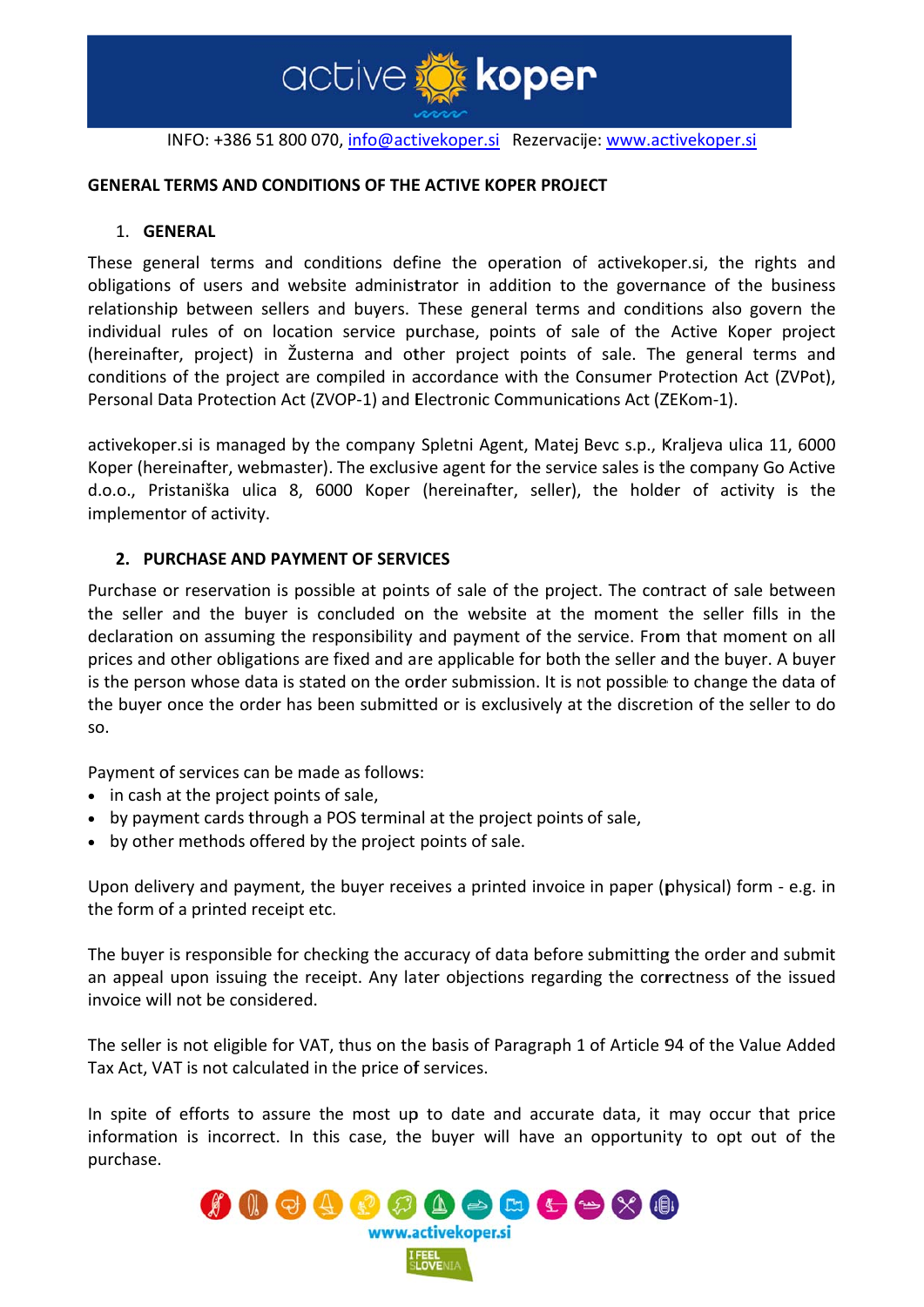

INFO: +386 51 800 070, <u>info@activekoper.si</u> Rezervacije: <u>www.activekoper.si</u>

Discounts, promotional codes etc., are not counted unless expressly stated. Payment through gift vouchers, bonuses, offers and pro forma invoices are non-refundable. Gift vouchers and bonus codes for discounts cannot be exchanged for cash.

# **3. CANCELLATION OF RESERVATIONS**

The buyer can cancel a service purchase at any time by phone, email or in person, any time during the working period of the project Active Koper, however no later than 24 hours before the intended realisation of the service or until there were no costs incurred in connection with preparing the service. In that case, the buyer can opt for a refund where the amount is returned by the seller, reduced for transaction costs and administrative expenses, which amount to 5 €. The cancelation of service due to changing dates can be done no later than 24 hours before the intended realisation. In case the buyer cancels the service later than 24 hours before realisation, they are not entitled to a date change or refund. ft<br>us<br>gehde.

The seller will not refund the paid amount if buyers want to cancel the purchased and paid service within less than 24 hours of the intended realisation of the service. Only in the case that the buyer proves justifiable reasons for cancellation, for example official summons, unexpected deterioration of health or death of an immediate family member (spouse, parents, children), and are able to present suitable confirmation of the circumstances, will a proportional part of the purchase price, depending on the costs of the service provider due to reservations, be refunded by the seller.

The seller reserves the right to cancel activities if they deem that it would be dangerous or inappropriate to render services due to objective circumstances (bad weather, forecast storms etc.) or, in the case of activities requiring a minimum amount of participants, there is an insufficient number of people. All participants who have already reserved and paid for the service will be notified via email or phone about cancellations, all others will be notified via a notice on activekoper.si. The seller arranges a new timeslot with the buyer when they are ready to use the service, if it is not possible then the seller refunds the buyer. In case of cancellations, the buyer cannot demand interest on the paid amount or other expenses due to the inability to dispose of the money in the meantime. e,erddeyrsnenerfeenede<br>a,erddeyrsnenerfeene<br>deededed

The decision to carry out the activity is entirely the decision of the service provider. If the service provider deems that the circumstances and other conditions (particularly weather conditions) are suitable for rendering the service, then it is provided and the buyer is obligated to participate. In the case that the buyer does not participate, it is assumed that they are withdrawing from the agreement and are not entitled to a refund for the purchase of services.

#### **4. SER RVICE USE**

For the loan of or co-operation in activities (services), the user must be in a suitable physical and mental state, which allows them to participate in the activity. The service provider will refuse those users who are under the influence of alcohol, drugs or other psychotropic substances and